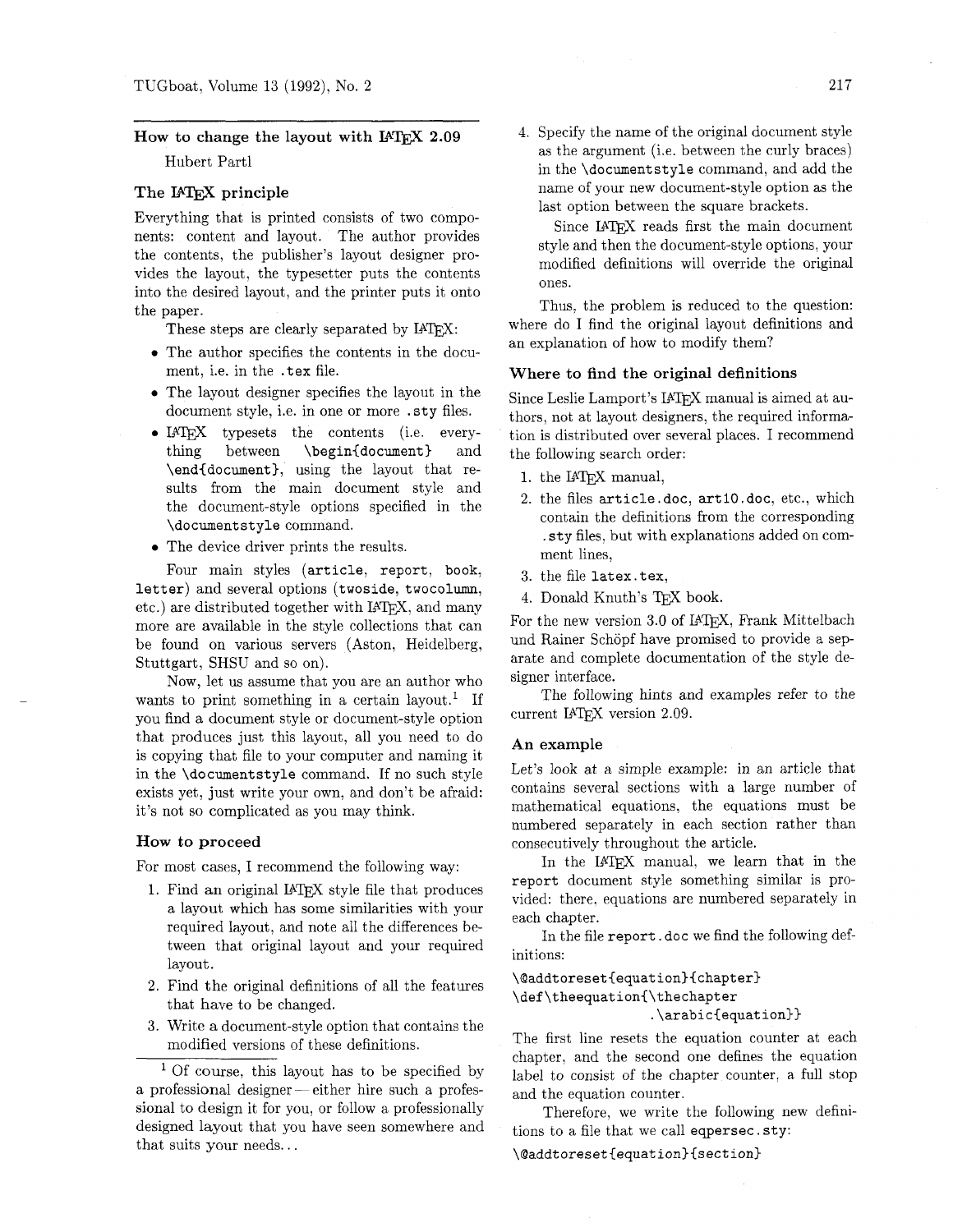## \def\theequation{\thesection  $.\arabic(equation)$

Of course, the file must contain more than just these two lines: we need comment lines that state the name of the file, its author, the version (date of last change), an explanation of its purpose and usage, and explanations of the definitions. Also, we properly end it with **\endinput.** Figure 1 shows the complete file.

With this file being available, we can change the equation numbering scheme by specifying the new style option name **eqpersec** in

#### \documentstyle[11pt,eqpersec]{article}

Now that we have mastered this exercise, let us have a look at some other typical layout problems.

#### **Page dimensions**

Changes to the page grid are rather simple: they can be achieved by setting the appropriate length parameters.

From the IATFX manual, we learn the following: vertically, each page consists of the following parts (from top to bottom)

- 1 inch plus **\topmargin** white space on top,
- **\headheight** space for the running head,
- **\headsep** white space below the running head,
- \textheight space for the main text (including **Running headers and footers** figures, tables and footnotes), From our sources we learn that running head-
- 
- space at the bottom. **The space of the bottom**  $\text{page 2: } \mathbb{Z} \times \text{page 3: } \mathbb{Z} \times \text{page 4: } \mathbb{Z} \times \text{page 5: } \mathbb{Z} \times \text{page 6: } \mathbb{Z} \times \text{page 7: } \mathbb{Z} \times \text{page 7: } \mathbb{Z} \times \text{page 8: } \mathbb{Z} \times \text{page 8: } \mathbb{Z} \times \text{page 8: } \mathbb{Z} \times \text{page 9: } \mathbb{Z}$

Horizontally, normal pages<sup>2</sup> consist of the following parts (from left to right):

- 1 inch plus **\oddsidemargin** (for odd-numbered pages, or **\evensidemargin** for even-numbered pages) white space on the left,
- **\textwidth** space for the main text (including indentations), which may be split into two columns separated by **\columnsep,**
- **<sup>0</sup>\marginparsep** white space between text and marginal notes,
- **\marginparwidth** space for marginal notes,
- and the rest of the paper width for the white space on the right.

#### **Section headings**

Let us assume that we want to change the section headings in two respects: they must be less prominent, i.e. use a smaller typeface and smaller vertical

<sup>2</sup> i.e. pages where marginal notes are to appear in the right margin.

spacing, and hyphenation must be disabled within the headings.

In the file **art 10. doc** we find the following definition:

```
\def\section{\@startsection
        Csection)CI)C\z@)% 
        C-3.5ex plus -1ex minus -.2ex)% 
        C2.3ex plus .2ex)% 
        I\Large\bf 1)
```
and similar definitions for subsections etc. The absolute values of the fourth and fifth parameters specify the spacing before and after the heading, and the sixth parameter specifies its style. Therefore, we arrive at the following modified definition:

\def\section{\@startsection  $\{section\}$ {1}{\zQ}% **{-1.75ex plus -0.5ex minus -.lex)% (1.15ex plus .iex)% C\secshape\large\bf 1)** 

(and similar ones for subsections etc.), with an extra definition

**\def\secshape(\rightskip=Opt plus lfil \hyphenpenalty=2000\relax)** 

which sets the text ragged right without hyphenat- $\frac{G}{D}$ 

**\f ootskip** space for the running foot (including ers and footers are specified by page styles, and the white space above it), that page styles are defined by commands of the • and the rest of the paper height for the white form **\ps@name**, which can then be selected by the

> Now we want to define a new page style **myf ootings** that produces a running footer similar to the running header of the **myheadings** page style, but-to make matters even more complicatedwith a horizontal line above.

> In file **article** . **doc,** we find the following definition for the **myheadings** pagestyle:

```
\def\ps~myheadings~\let\@mkboth\@gobbletwo 
   \def\@oddhead{\hbox{}\sl\rightmark \hfil
                 \rm\thepage)% 
   \def\@oddfootC)% 
   \def\@evenhead{\rm \thepage \hfil
                  \sl\leftmark\hbox {I)% 
   \def\@evenfootCl% 
   \def\sectionmark##lC) 
   \def\subsectionmark##lC))
```
The definitions of **\@oddhead**, **\@oddfoot**, **\@evenhead** and **\@evenf oot** specify the running headers and footers of odd and even numbered pages, respectively, either as a line or as a **\parbox** of width **\t extwidth.** Within these lines, **\rightmark**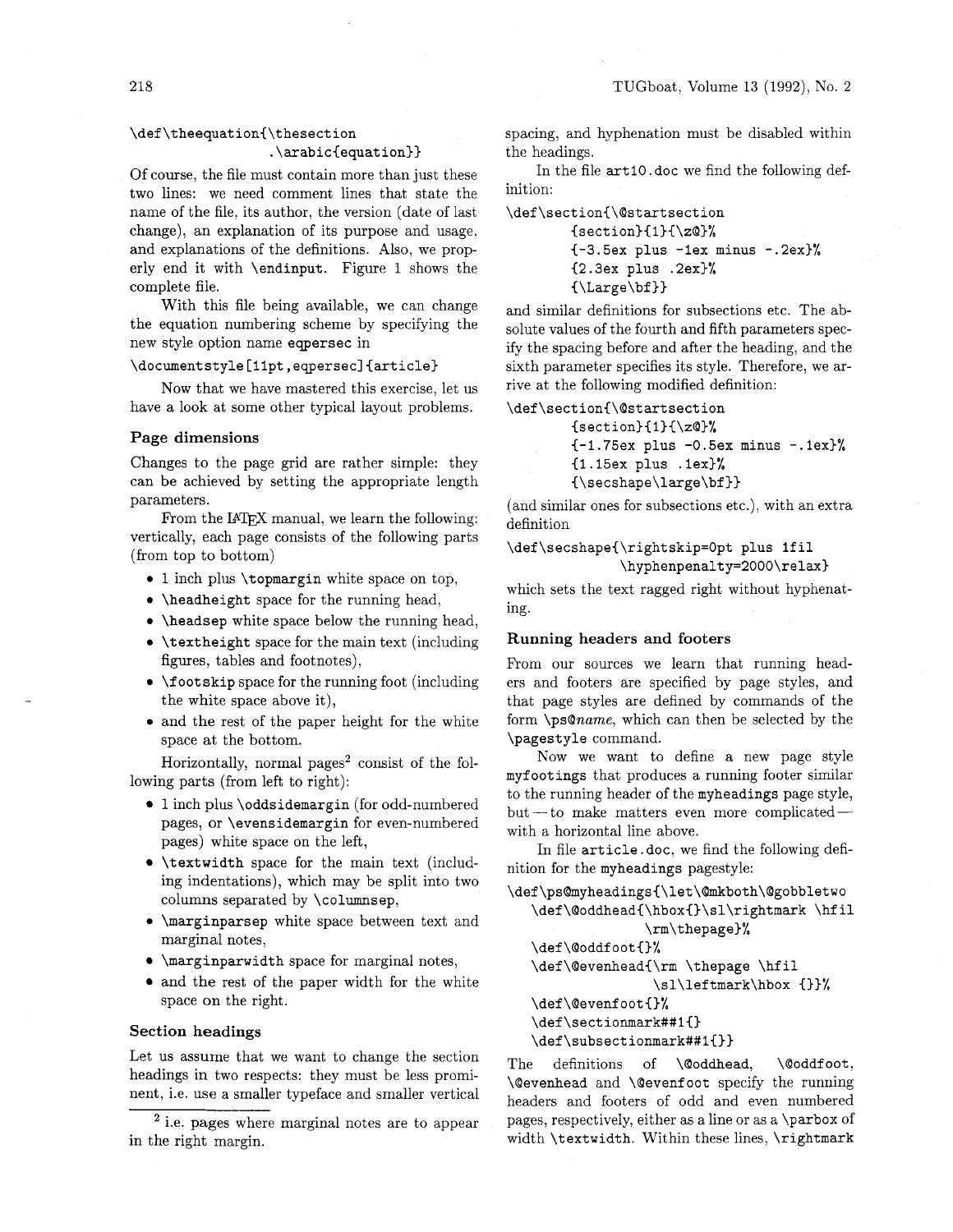serted with the **\markboth** and **\markright** commands, and **\thepage** is the page number. We **\topsep** and **\itemsep** to zero. However, it is not

```
\def\@oddfoot{\parbox{\textwidth}%
    \{|\text{textwidth}\{0.4pt}\}\| has to be added to our paragraph shape definitions.
    \mbox~~\small\sl\rightmark \hf ill 
    \small\sl Seite'\thepage))% 
\def\@oddhead{}%
\def\@evenfoot{\parbox{\textwidth}%
    {\rulei\textwidth){O . 4pt)\\ [2ptl 
    \small\sl Seite-\thepage \hf ill 
    \leftmark \mbox{)))% 
\def\Qevenhead{)% 
\def \sectionmark##l() 
\def\subsectionmark##l{}>
```
and put this definition into a file myfoot sty. To switch on this page style, we have to specify the document-style option **myfoot,** to specify the page style **myf ootings** and to fill in the variable texts:

```
\documentstyle [11pt, myfoot] {article}
\pagestyleimyfootings) 
\markboth{News of \today){News of \today)
```
#### **Paragraphs**

Let us assume that we want paragraphs to be separated by a certain amount of vertical space and without horizontal indentation (although some people consider this a bad practice).

The obvious way is to set **\parskip** and **\parindent** accordingly. In order to help I4T<sub>E</sub>X to find the best places for page breaks, we give **\parskip** a non-zero stretch component. Thus we arrive at the following:

**\parskip=O,5\baselineskip \advance\parskip by Opt plus 2pt \parindent=Opt** 

However, this has some undesired side effects: $3$ the vertical spacing before, after and within lists and other environments depends on the value of  $\text{parskip}$ , too. From the IPTEX manual we learn the following spacing conventions for list-like environments:

- **\parskip** plus **\topsep** before the first item of a list (before the environment),
- **\parskip** plus **\itemsep** between items, and
- **a \parsep** only between paragraphs within one item.

and **\leftmark** are variable texts that can be in-<br>serted with the **\markhoth** and **\markright** com-<br>then we have to set **\parsep** to **\parskip**, and both define sufficient to set these values globally. Rather, the<br>
hather sufficient to set these values globally. Rather, the<br>
initialization macros for the list at the various nest-\def\ps@myfootings{\let\@mkboth\@gobbletwo initialization macros for the list at the various nest-<br>at the various nest-<br>at the various nest-<br>ing levels have to be redefined. Figure 2 shows what

#### **Where to find more information**

For all who want to know more about "How to change the layout with IATFX 2.09", I have written a hooklet of about 30 pages—in German. It is available freely. The IATEX source files (including their own special document-style options) can be obtained via Bitnet from the server **1istservQdhdurzl** in Heidelberg-GET the file LAYOUT ZOOWE and decode and unpack it to obtain the files **layout. tex, layout:!. tex, refman. sty** and **german. sty.** Members of the German-speaking TFX users group can also obtain it on a PC diskette from the DANTE association in Heidelberg.

At the European TFX Conference 1990 in The Context of Text of Text of the Schöpf and Corp.<br>
nounced that version 3.0 of I4T<sub>E</sub>X will contain several significant changes (improvements) to the document-style design interface of IAT<sub>E</sub>X, and that they will provide a complete documentation of this interface in addition to the traditional  $IATEX$  user's interface in addition to the traditional IAT<sub>E</sub>X user's manual. The completion of the IAT<sub>E</sub>X 3.0 project will be announced via TUGboat in due time.

### **Acknowledgements**

I want to take this opportunity to thank Sue Brooks, Paul Stiff, David Rhead, and Nelson Beebe, who were very helpful with guiding my first steps into the miraculous land of IATEX layouts.

> o Hubert Part1 EDV-Zentrum Universitat fiir Bodenkultur Feistmantel-Straße 4 A-1180 Wien, Austria Bitnet: **z3000paQawituw01**

 $3$  at least in the current IATFX version 2.09.

which, however, leaves no visual distinction between lists within paragraphs from lists at the beginning or end of a paragraph.

 $5$  see TUGboat 12, no. 1 (1991), pp. 74-79. Editor's note: An update on the  $IATEX$  3.0 project appeared in TUGboat 13, no. 1 (1992), pp. 96-101.